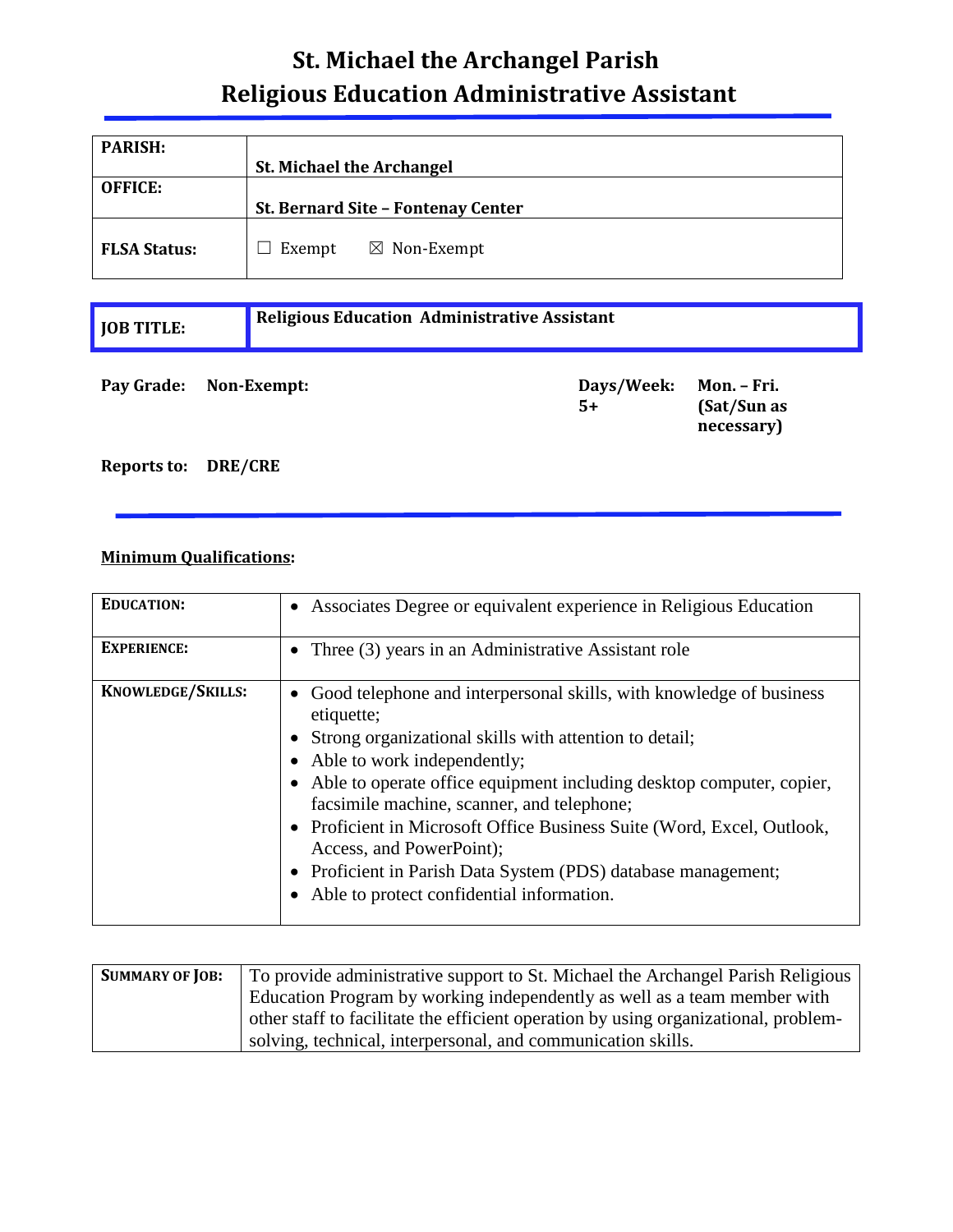| <b>Office Operations:</b><br><b>ROUTINE</b><br>1. Answer phone. Provide assistance or direct to appropriate<br><b>DUTIES</b><br>personnel.<br><b>AND</b><br>2. Answer door and greet visitors to Religious Education Office<br><b>RESPONSIBILITIES:</b><br>located in Fontenay Center at the St. Bernard site.<br>3. Check voicemails and emails and respond or forward as needed.<br>4. Process mail.<br>5. Order office supplies and submit invoices to Business manager for<br>payment.<br>6. Manage supplies and schedule service for copier and printer.<br>Registrations:<br>1. Design and activate online registration for CCD, VBS and<br>Sacrament date selections.<br>2. Process registrations. Export information to Excel files.<br>3. Input registration data into PDS.<br>4. Record check payments and forward to Business manager for<br>deposit. Verify online payments with registration.<br>5. Assign class sessions and VBS groups.<br>Database:<br>1. Maintain PDS - Formation Office.<br>2. Add new families/students and update information.<br>3. Run reports and export data.<br>CCD:<br>1. Make copies and get supplies for catechists.<br>2. Set-up Clairvaux Hall and Bryson for opening prayer.<br>3. Update CCD calendar on website.<br>4. Cover for DRE/CRE when needed.<br>5. Lead opening prayer<br>6. Assist catechists with discipline issues<br>7. Communicate with parents as needed<br>8. Monitor dismissal<br>9. Substitute teach as needed<br>Sacraments: |
|--------------------------------------------------------------------------------------------------------------------------------------------------------------------------------------------------------------------------------------------------------------------------------------------------------------------------------------------------------------------------------------------------------------------------------------------------------------------------------------------------------------------------------------------------------------------------------------------------------------------------------------------------------------------------------------------------------------------------------------------------------------------------------------------------------------------------------------------------------------------------------------------------------------------------------------------------------------------------------------------------------------------------------------------------------------------------------------------------------------------------------------------------------------------------------------------------------------------------------------------------------------------------------------------------------------------------------------------------------------------------------------------------------------------------------------------------------------------------------------------------|
|                                                                                                                                                                                                                                                                                                                                                                                                                                                                                                                                                                                                                                                                                                                                                                                                                                                                                                                                                                                                                                                                                                                                                                                                                                                                                                                                                                                                                                                                                                  |
|                                                                                                                                                                                                                                                                                                                                                                                                                                                                                                                                                                                                                                                                                                                                                                                                                                                                                                                                                                                                                                                                                                                                                                                                                                                                                                                                                                                                                                                                                                  |
|                                                                                                                                                                                                                                                                                                                                                                                                                                                                                                                                                                                                                                                                                                                                                                                                                                                                                                                                                                                                                                                                                                                                                                                                                                                                                                                                                                                                                                                                                                  |
|                                                                                                                                                                                                                                                                                                                                                                                                                                                                                                                                                                                                                                                                                                                                                                                                                                                                                                                                                                                                                                                                                                                                                                                                                                                                                                                                                                                                                                                                                                  |
|                                                                                                                                                                                                                                                                                                                                                                                                                                                                                                                                                                                                                                                                                                                                                                                                                                                                                                                                                                                                                                                                                                                                                                                                                                                                                                                                                                                                                                                                                                  |
|                                                                                                                                                                                                                                                                                                                                                                                                                                                                                                                                                                                                                                                                                                                                                                                                                                                                                                                                                                                                                                                                                                                                                                                                                                                                                                                                                                                                                                                                                                  |
|                                                                                                                                                                                                                                                                                                                                                                                                                                                                                                                                                                                                                                                                                                                                                                                                                                                                                                                                                                                                                                                                                                                                                                                                                                                                                                                                                                                                                                                                                                  |
|                                                                                                                                                                                                                                                                                                                                                                                                                                                                                                                                                                                                                                                                                                                                                                                                                                                                                                                                                                                                                                                                                                                                                                                                                                                                                                                                                                                                                                                                                                  |
|                                                                                                                                                                                                                                                                                                                                                                                                                                                                                                                                                                                                                                                                                                                                                                                                                                                                                                                                                                                                                                                                                                                                                                                                                                                                                                                                                                                                                                                                                                  |
|                                                                                                                                                                                                                                                                                                                                                                                                                                                                                                                                                                                                                                                                                                                                                                                                                                                                                                                                                                                                                                                                                                                                                                                                                                                                                                                                                                                                                                                                                                  |
|                                                                                                                                                                                                                                                                                                                                                                                                                                                                                                                                                                                                                                                                                                                                                                                                                                                                                                                                                                                                                                                                                                                                                                                                                                                                                                                                                                                                                                                                                                  |
|                                                                                                                                                                                                                                                                                                                                                                                                                                                                                                                                                                                                                                                                                                                                                                                                                                                                                                                                                                                                                                                                                                                                                                                                                                                                                                                                                                                                                                                                                                  |
|                                                                                                                                                                                                                                                                                                                                                                                                                                                                                                                                                                                                                                                                                                                                                                                                                                                                                                                                                                                                                                                                                                                                                                                                                                                                                                                                                                                                                                                                                                  |
|                                                                                                                                                                                                                                                                                                                                                                                                                                                                                                                                                                                                                                                                                                                                                                                                                                                                                                                                                                                                                                                                                                                                                                                                                                                                                                                                                                                                                                                                                                  |
|                                                                                                                                                                                                                                                                                                                                                                                                                                                                                                                                                                                                                                                                                                                                                                                                                                                                                                                                                                                                                                                                                                                                                                                                                                                                                                                                                                                                                                                                                                  |
|                                                                                                                                                                                                                                                                                                                                                                                                                                                                                                                                                                                                                                                                                                                                                                                                                                                                                                                                                                                                                                                                                                                                                                                                                                                                                                                                                                                                                                                                                                  |
|                                                                                                                                                                                                                                                                                                                                                                                                                                                                                                                                                                                                                                                                                                                                                                                                                                                                                                                                                                                                                                                                                                                                                                                                                                                                                                                                                                                                                                                                                                  |
|                                                                                                                                                                                                                                                                                                                                                                                                                                                                                                                                                                                                                                                                                                                                                                                                                                                                                                                                                                                                                                                                                                                                                                                                                                                                                                                                                                                                                                                                                                  |
|                                                                                                                                                                                                                                                                                                                                                                                                                                                                                                                                                                                                                                                                                                                                                                                                                                                                                                                                                                                                                                                                                                                                                                                                                                                                                                                                                                                                                                                                                                  |
|                                                                                                                                                                                                                                                                                                                                                                                                                                                                                                                                                                                                                                                                                                                                                                                                                                                                                                                                                                                                                                                                                                                                                                                                                                                                                                                                                                                                                                                                                                  |
|                                                                                                                                                                                                                                                                                                                                                                                                                                                                                                                                                                                                                                                                                                                                                                                                                                                                                                                                                                                                                                                                                                                                                                                                                                                                                                                                                                                                                                                                                                  |
|                                                                                                                                                                                                                                                                                                                                                                                                                                                                                                                                                                                                                                                                                                                                                                                                                                                                                                                                                                                                                                                                                                                                                                                                                                                                                                                                                                                                                                                                                                  |
|                                                                                                                                                                                                                                                                                                                                                                                                                                                                                                                                                                                                                                                                                                                                                                                                                                                                                                                                                                                                                                                                                                                                                                                                                                                                                                                                                                                                                                                                                                  |
|                                                                                                                                                                                                                                                                                                                                                                                                                                                                                                                                                                                                                                                                                                                                                                                                                                                                                                                                                                                                                                                                                                                                                                                                                                                                                                                                                                                                                                                                                                  |
|                                                                                                                                                                                                                                                                                                                                                                                                                                                                                                                                                                                                                                                                                                                                                                                                                                                                                                                                                                                                                                                                                                                                                                                                                                                                                                                                                                                                                                                                                                  |
|                                                                                                                                                                                                                                                                                                                                                                                                                                                                                                                                                                                                                                                                                                                                                                                                                                                                                                                                                                                                                                                                                                                                                                                                                                                                                                                                                                                                                                                                                                  |
|                                                                                                                                                                                                                                                                                                                                                                                                                                                                                                                                                                                                                                                                                                                                                                                                                                                                                                                                                                                                                                                                                                                                                                                                                                                                                                                                                                                                                                                                                                  |
|                                                                                                                                                                                                                                                                                                                                                                                                                                                                                                                                                                                                                                                                                                                                                                                                                                                                                                                                                                                                                                                                                                                                                                                                                                                                                                                                                                                                                                                                                                  |
|                                                                                                                                                                                                                                                                                                                                                                                                                                                                                                                                                                                                                                                                                                                                                                                                                                                                                                                                                                                                                                                                                                                                                                                                                                                                                                                                                                                                                                                                                                  |
|                                                                                                                                                                                                                                                                                                                                                                                                                                                                                                                                                                                                                                                                                                                                                                                                                                                                                                                                                                                                                                                                                                                                                                                                                                                                                                                                                                                                                                                                                                  |
|                                                                                                                                                                                                                                                                                                                                                                                                                                                                                                                                                                                                                                                                                                                                                                                                                                                                                                                                                                                                                                                                                                                                                                                                                                                                                                                                                                                                                                                                                                  |
|                                                                                                                                                                                                                                                                                                                                                                                                                                                                                                                                                                                                                                                                                                                                                                                                                                                                                                                                                                                                                                                                                                                                                                                                                                                                                                                                                                                                                                                                                                  |
|                                                                                                                                                                                                                                                                                                                                                                                                                                                                                                                                                                                                                                                                                                                                                                                                                                                                                                                                                                                                                                                                                                                                                                                                                                                                                                                                                                                                                                                                                                  |
|                                                                                                                                                                                                                                                                                                                                                                                                                                                                                                                                                                                                                                                                                                                                                                                                                                                                                                                                                                                                                                                                                                                                                                                                                                                                                                                                                                                                                                                                                                  |
| 1. Attend all retreats, practices and Masses/Services. Help with                                                                                                                                                                                                                                                                                                                                                                                                                                                                                                                                                                                                                                                                                                                                                                                                                                                                                                                                                                                                                                                                                                                                                                                                                                                                                                                                                                                                                                 |
| set-up, clean-up and everything in between.                                                                                                                                                                                                                                                                                                                                                                                                                                                                                                                                                                                                                                                                                                                                                                                                                                                                                                                                                                                                                                                                                                                                                                                                                                                                                                                                                                                                                                                      |
| 2. Prepare all certificates and first communion/confirmation                                                                                                                                                                                                                                                                                                                                                                                                                                                                                                                                                                                                                                                                                                                                                                                                                                                                                                                                                                                                                                                                                                                                                                                                                                                                                                                                                                                                                                     |
| programs                                                                                                                                                                                                                                                                                                                                                                                                                                                                                                                                                                                                                                                                                                                                                                                                                                                                                                                                                                                                                                                                                                                                                                                                                                                                                                                                                                                                                                                                                         |
| 3. Submit names of students receiving sacraments for bulletin                                                                                                                                                                                                                                                                                                                                                                                                                                                                                                                                                                                                                                                                                                                                                                                                                                                                                                                                                                                                                                                                                                                                                                                                                                                                                                                                                                                                                                    |
| 4. Sacramental recording for 1 <sup>st</sup> Holy Communion and Confirmation                                                                                                                                                                                                                                                                                                                                                                                                                                                                                                                                                                                                                                                                                                                                                                                                                                                                                                                                                                                                                                                                                                                                                                                                                                                                                                                                                                                                                     |
|                                                                                                                                                                                                                                                                                                                                                                                                                                                                                                                                                                                                                                                                                                                                                                                                                                                                                                                                                                                                                                                                                                                                                                                                                                                                                                                                                                                                                                                                                                  |
| Catechesis Of The Good Shepherd:                                                                                                                                                                                                                                                                                                                                                                                                                                                                                                                                                                                                                                                                                                                                                                                                                                                                                                                                                                                                                                                                                                                                                                                                                                                                                                                                                                                                                                                                 |
| 1. Organize volunteer schedule                                                                                                                                                                                                                                                                                                                                                                                                                                                                                                                                                                                                                                                                                                                                                                                                                                                                                                                                                                                                                                                                                                                                                                                                                                                                                                                                                                                                                                                                   |

St. Michael the Archangel Parish DRE/CRE (DATE MODIFIED: 1/27/2022)